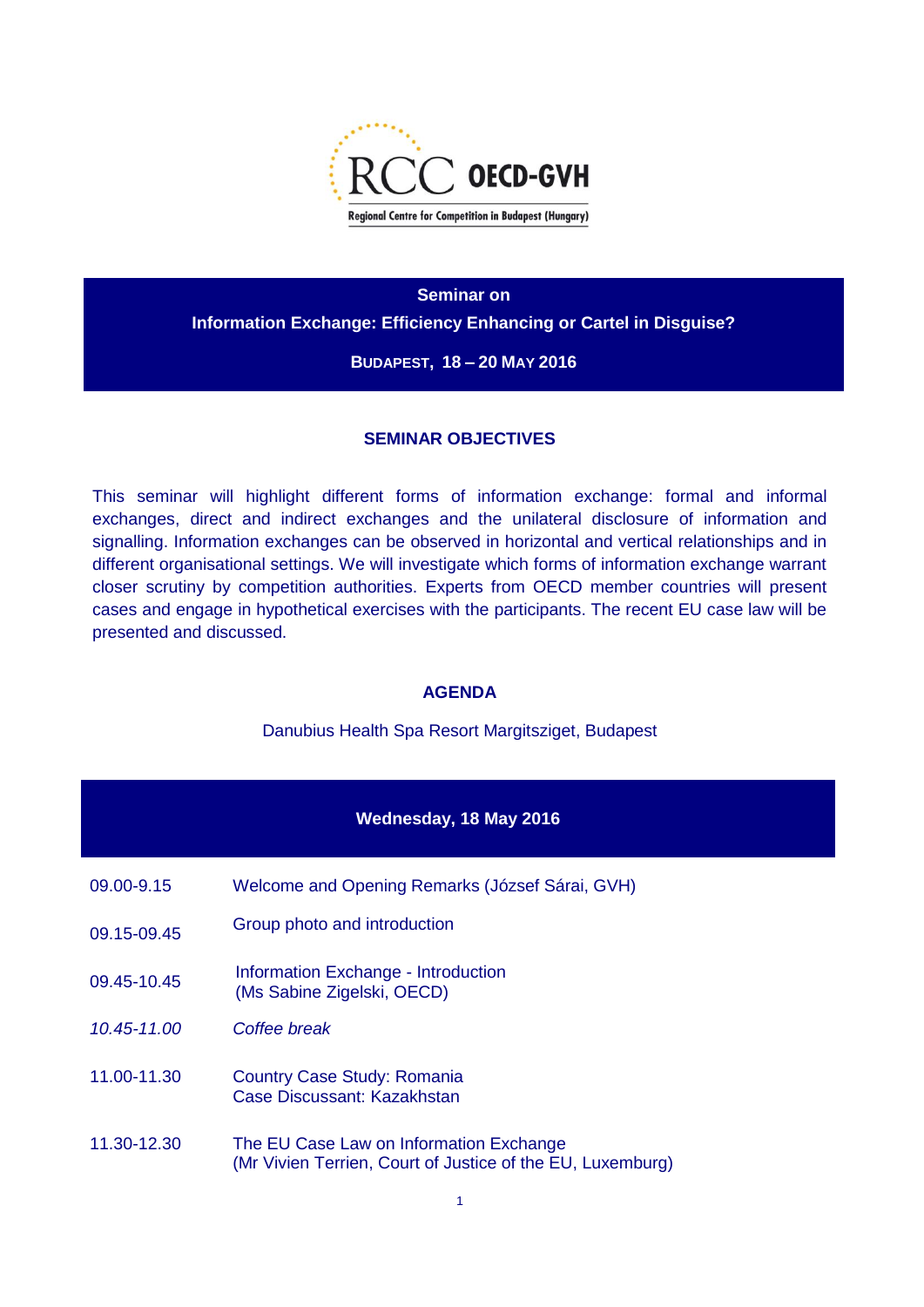| 12.30-14.00 | Lunch                                                                     |
|-------------|---------------------------------------------------------------------------|
| 14.00-15.00 | <b>Hypothetical Case Exercise</b>                                         |
| 15.00-15.45 | Contact Lens Case<br>(Ms Anna Miks and Mr Boris Martinovic, GVH, Hungary) |
| 15.45-16.00 | Coffee break                                                              |
| 16.00-17.00 | <b>Banking Case Israel</b><br>(Mr Yonatan Cwikel, IAA, Israel)            |
| 17.00-17.30 | <b>Country Case Study: Moldova</b><br><b>Case Discussant: Belarus</b>     |
| $18:30 -$   | Welcome dinner - meeting at the hotel reception                           |

## **Thursday, 19 May 2016**

| 09.00-10.00 | Private Ophthalmology - Investigation into Anti-competitive Information |  |  |
|-------------|-------------------------------------------------------------------------|--|--|
|             | <b>Exchange and Pricing Agreements</b>                                  |  |  |
|             | (Mr Stijn Huijts, CMA, UK)                                              |  |  |

- 10.00-10.45 Country Case Study: Ukraine Case Discussant: Serbia
- *10.45-11.00 Coffee break*
- 11.00-12.00 Pre-transaction Communication Between Competitors in Merger Cases (Mr Yonatan Cwikel, IAA, Israel)
- *12.00-13.30 Lunch*
- 13.30-14.00 Presentation: APEC (Ms Gloria Pasadilla, APEC Secretariat, Singapore)
- 14.30-15.30 Hypothetical Case Exercise
- *15.30-15.45 Coffee break*